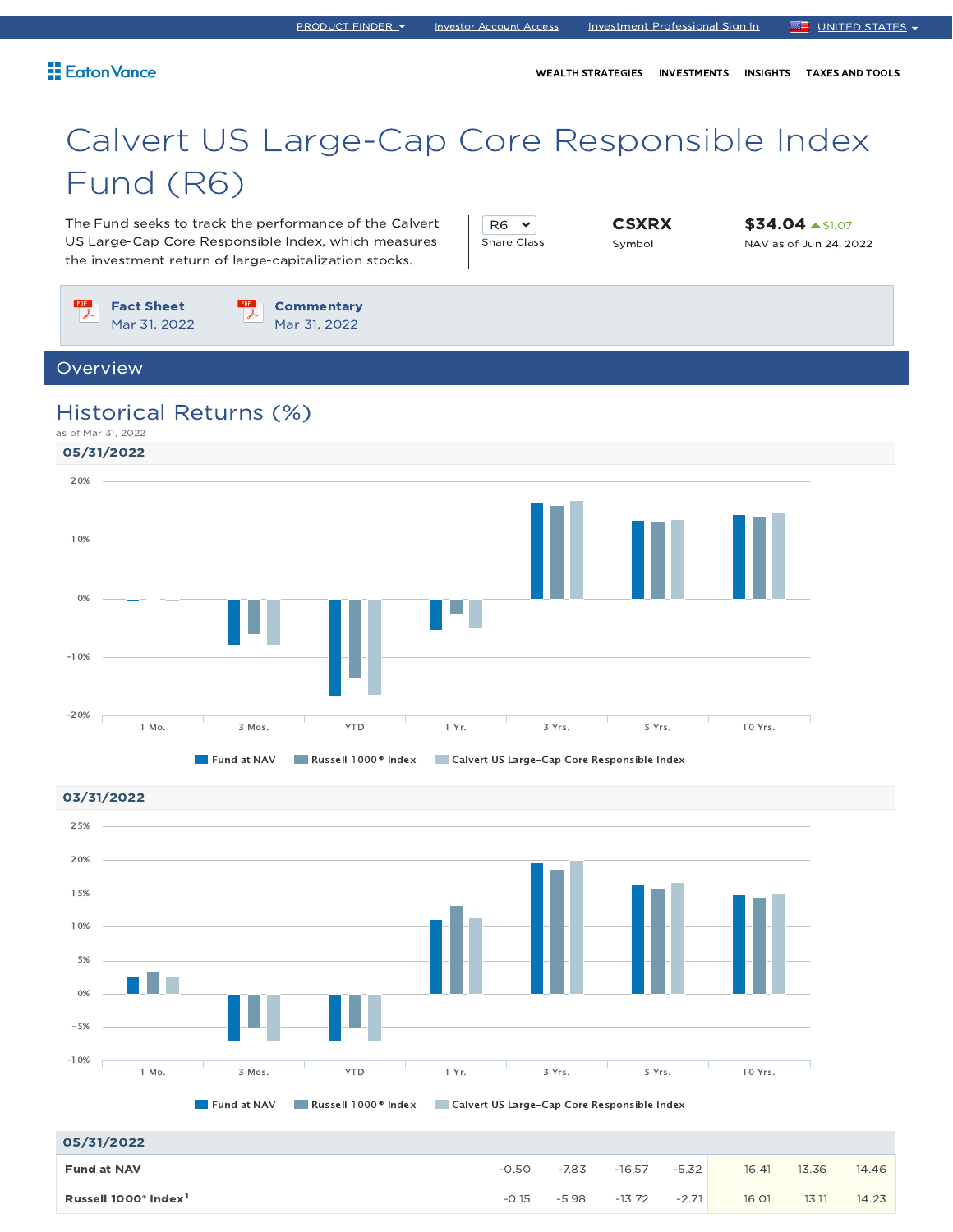| Calvert US Large-Cap Core Responsible Index <sup>2</sup> | $-0.46$ | $-7.79$ | $-16.54$ | $-5.13$ | 16.76 | 13.67 | 14.81 |
|----------------------------------------------------------|---------|---------|----------|---------|-------|-------|-------|
| 03/31/2022                                               |         |         |          |         |       |       |       |
| <b>Fund at NAV</b>                                       | 2.71    | $-7.02$ | $-7.02$  | 11.18   | 19.68 | 16.39 | 14.86 |
| Russell 1000 <sup>®</sup> Index <sup>1</sup>             | 3.37    | $-5.13$ | $-5.13$  | 13.27   | 18.69 | 15.81 | 14.52 |
| Calvert US Large-Cap Core Responsible Index <sup>2</sup> | 2.74    | $-7.01$ | $-7.01$  | 11.46   | 20.05 | 16.72 | 15.20 |

Past performance is no guarantee of future results. Investment return and principal value will fluctuate so that shares, when redeemed, may be worth more or less than their original cost. Performance is for the stated time period only; due to market volatility, the Fund's current performance may be lower or higher than quoted. Returns are historical and are calculated by determining the percentage change in net asset value (NAV) with all distributions reinvested. Returns for other classes of shares offered by the Fund are different. Performance less than or equal to one year is cumulative. Performance prior to December 31, 2016 reflects the performance of the Fund's former adviser, Calvert Investment Management, Inc.

#### Fund Facts

| Class R6<br>Inception                          | 10/03/2017                                                              |
|------------------------------------------------|-------------------------------------------------------------------------|
| Performance<br>Inception                       | 06/30/2000                                                              |
| Investment<br>Objective                        | Track performance of the Calvert US Large-Cap<br>Core Responsible Index |
| <b>Total Net Assets</b>                        | \$4.1B                                                                  |
| Minimum<br>Investment                          | \$5000000                                                               |
| <b>Expense Ratio</b><br>(Gross) <sup>3,4</sup> | 0.29%                                                                   |
| Expense Ratio<br>(Net) <sup>3,4</sup>          | 0.19%                                                                   |
| <b>CUSIP</b>                                   | 131582298                                                               |

# Top 10 Holdings  $(\%)^{5,6}$

| <b>Apple Inc</b>               | 7.12  |
|--------------------------------|-------|
| <b>Microsoft Corp</b>          | 5.72  |
| Alphabet Inc - CL A            | 4.07  |
| Amazon.com Inc                 | 3.67  |
| <b>Tesla Inc</b>               | 2.39  |
| <b>NVIDIA Corp</b>             | 1.77  |
| <b>JPMorgan Chase &amp; Co</b> | 1.11  |
| Visa Inc                       | 1.04  |
| <b>Procter &amp; Gamble Co</b> | 0.98  |
| <b>Mastercard Inc</b>          | 0.89  |
| <b>Total</b>                   | 28.76 |

### Morningstar Rating™

as of May 31, 2022

| <b>Time Period</b> | Rating | Funds in<br>Large Blend<br>Category |
|--------------------|--------|-------------------------------------|
| Overall            | ****   | 1221                                |
| 3 Years            | ****   | 1221                                |
| 5 Years            |        | 1106                                |
| 10 Years           |        | 807                                 |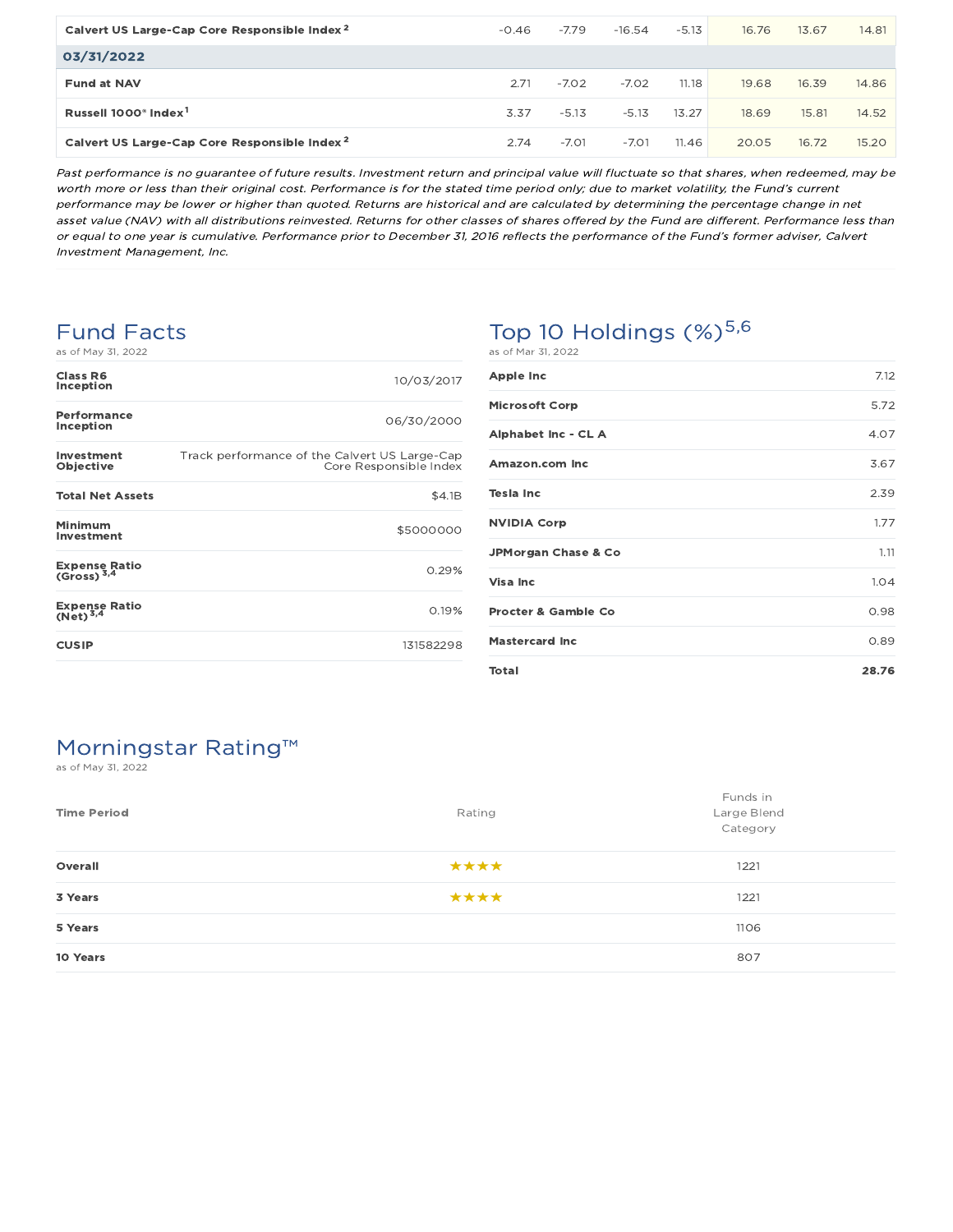The Morningstar Rating™ for funds, or "star rating", is calculated for managed products (including mutual funds and exchange-traded funds) with at least a three-year history. Exchange-traded funds and open-ended mutual funds are considered a single population for comparative purposes. It is calculated based on a Morningstar Risk-Adjusted Return measure that accounts for variation in a managed product's monthly excess performance, placing more emphasis on downward variations and rewarding consistent performance. The top 10% of products in each product category receive 5 stars, the next 22.5% receive 4 stars, the next 35% receive 3 stars, the next 22.5% receive 2 stars, and the bottom 10% receive 1 star.

The Overall Morningstar Rating for a managed product is derived from a weighted average of the performance figures associated with its three-, five-, and 10-year (if applicable) Morningstar Rating metrics. The weights are: 100% three-year rating for 36-59 months of total returns, 60% five-year rating/40% three-year rating for 60-119 months of total returns, and 50% 10-year rating/30% five-year rating/20% three-year rating for 120 or more months of total returns. While the 10-year overall star rating formula seems to give the most weight to the 10-year period, the most recent three-year period actually has the greatest impact because it is included in all three rating periods. Star ratings do not reflect the effect of any applicable sales load. Hollow stars denote Morningstar Extended Performance Ratings and are considered estimates based on the performance of the fund's oldest share class, adjusted for fees and expenses.

©2022 Morningstar. All Rights Reserved. The information contained herein: (1) is proprietary to Morningstar and/or its content providers; (2) may not be copied or distributed; and (3) is not warranted to be accurate, complete or timely. Neither Morningstar nor its content providers are responsible for any damages or losses arising from any use of this information.

#### Portfolio Management

Thomas C. Seto Managed Fund since 2016

Percentages may not total 100% due to rounding.

#### About Risk:

The value of investments held by the Fund may increase or decrease in response to economic, and financial events (whether real, expected or perceived) in the U.S. and global markets. The Fund's performance may not match or correlate to that of its Index, either on a daily or aggregate basis due to factors such as Fund expenses, imperfect correlation, rounding of share prices, changes to the composition of the Index, regulatory policies, high portfolio turnover and the use of leverage (if any). The Fund expects to hold the common stock of each company in the index it is designed to track, regardless of market conditions or individual investment performance, which could cause the Fund to underperform funds that employ an active strategy. The value of equity securities is sensitive to stock market volatility. Investing primarily in responsible investments carries the risk that, under certain market conditions, the Fund may underperform funds that do not utilize a responsible investment strategy. The Fund is exposed to liquidity risk when trading volume, lack of a market maker or trading partner, large position size, market conditions, or legal restrictions impair its ability to sell particular investments or to sell them at advantageous market prices. The impact of the coronavirus on global markets could last for an extended period and could adversely affect the Fund's performance. No fund is a complete investment program and you may lose money investing in a fund. The Fund may engage in other investment practices that may involve additional risks and you should review the Fund prospectus for a complete description.

1. Russell 1000® Index is an unmanaged index of 1,000 U.S. large-cap stocks. Unless otherwise stated, index returns do not reflect the effect of any applicable sales charges, commissions, expenses, taxes or leverage, as applicable. It is not possible to invest directly in an index. Historical performance of the index illustrates market trends and does not represent the past or future performance of the fund.

2. Calvert US Large-Cap Core Responsible Index is a portfolio of large capitalization U.S. stocks that meet Calvert's criteria for index inclusion based on Calvert Principles for Responsible Investment. Unless otherwise stated, index returns do not reflect the effect of any applicable sales charges, commissions, expenses, taxes or leverage, as applicable. It is not possible to invest directly in an index. Historical performance of the index illustrates market trends and does not represent the past or future performance of the fund. 3. Source: Fund prospectus.

4. Net Expense Ratio reflects a contractual expense reimbursement that continues through 1/31/23. Without the reimbursement, if applicable, performance would have been lower.

5. Top 10 Holdings excludes cash and equivalents.

6. Percent of total net assets.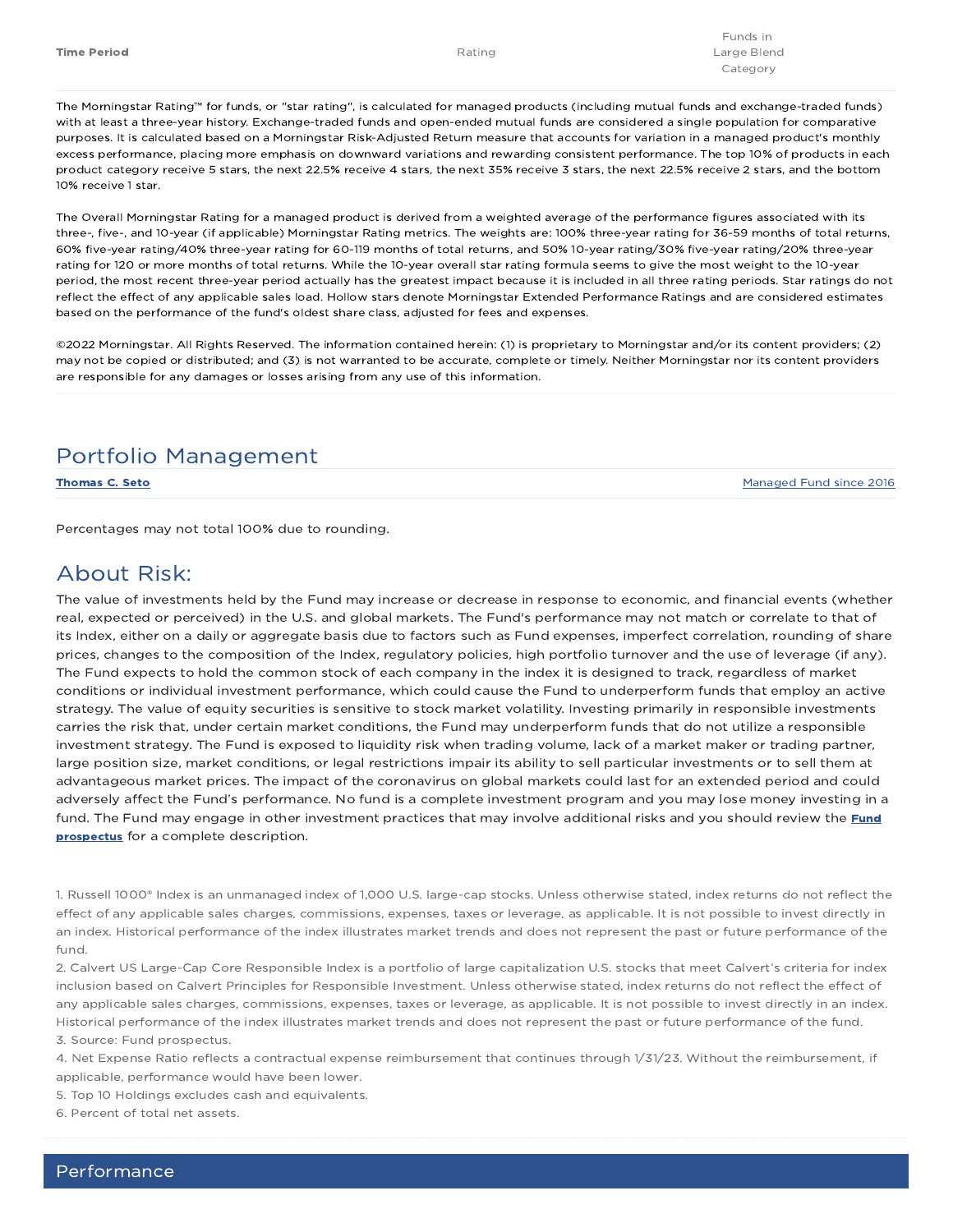#### Historical Returns (%)

as of Mar 31, 2022







| 05/31/2022 |  |
|------------|--|
|------------|--|

| <b>00/01/4044</b>                                        |         |         |          |         |       |       |       |
|----------------------------------------------------------|---------|---------|----------|---------|-------|-------|-------|
| <b>Fund at NAV</b>                                       | $-0.50$ | $-7.83$ | $-16.57$ | $-5.32$ | 16.41 | 13.36 | 14.46 |
| Russell 1000 <sup>®</sup> Index <sup>1</sup>             | $-0.15$ | $-5.98$ | $-13.72$ | $-2.71$ | 16.01 | 13.11 | 14.23 |
| Calvert US Large-Cap Core Responsible Index <sup>2</sup> | $-0.46$ | $-7.79$ | $-16.54$ | $-5.13$ | 16.76 | 13.67 | 14.81 |
| Morningstar Large Blend Category <sup>7</sup>            | 0.26    | $-4.94$ | $-12.34$ | $-2.26$ | 14.72 | 11.81 | 12.99 |
| 03/31/2022                                               |         |         |          |         |       |       |       |
| <b>Fund at NAV</b>                                       | 2.71    | $-7.02$ | $-7.02$  | 11.18   | 19.68 | 16.39 | 14.86 |
| Russell 1000 <sup>®</sup> Index <sup>1</sup>             | 3.37    | $-5.13$ | $-5.13$  | 13.27   | 18.69 | 15.81 | 14.52 |
| Calvert US Large-Cap Core Responsible Index <sup>2</sup> | 2.74    | $-7.01$ | $-7.01$  | 11.46   | 20.05 | 16.72 | 15.20 |
| Morningstar Large Blend Category <sup>7</sup>            | 2.83    | $-5.23$ | $-5.23$  | 12.10   | 16.78 | 14.09 | 13.04 |

Past performance is no guarantee of future results. Investment return and principal value will fluctuate so that shares, when redeemed, may be worth more or less than their original cost. Performance is for the stated time period only; due to market volatility, the Fund's current performance may be lower or higher than quoted. Returns are historical and are calculated by determining the percentage change in net asset value (NAV) with all distributions reinvested. Returns for other classes of shares offered by the Fund are different. Performance less than or equal to one year is cumulative. Performance prior to December 31, 2016 reflects the performance of the Fund's former adviser, Calvert Investment Management, Inc.

### Calendar Year Returns (%)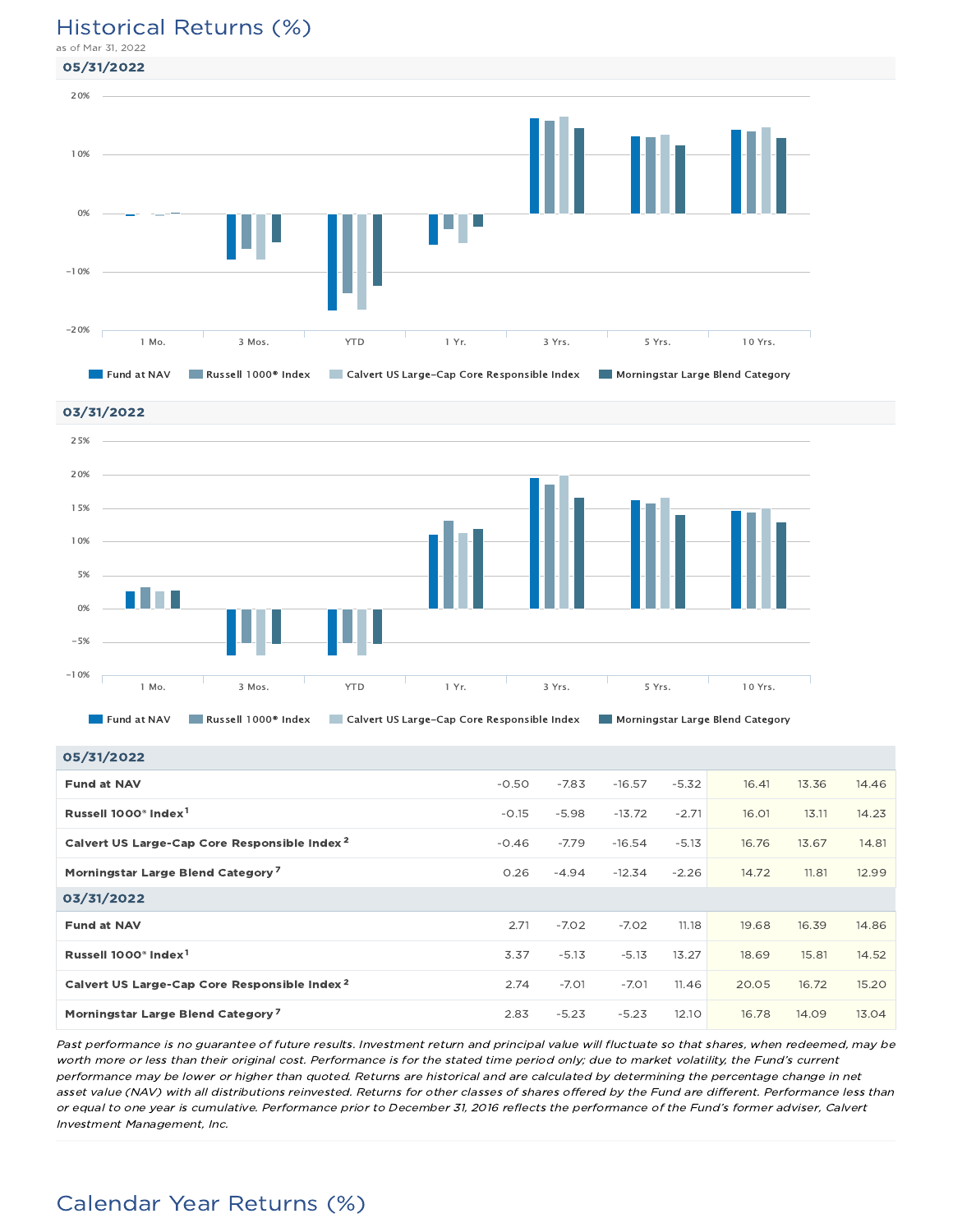|                                                          | 2012  | 2013  | 2014  | 2015 | 2016                     | 2017  | 2018    | 2019  | 2020  | 2021  |
|----------------------------------------------------------|-------|-------|-------|------|--------------------------|-------|---------|-------|-------|-------|
| <b>Fund at NAV</b>                                       |       |       |       |      | $\overline{\phantom{a}}$ | 21.12 | $-4.06$ | 32.85 | 26.18 | 25.70 |
| Russell 1000 <sup>®</sup> Index <sup>1</sup>             | 16.42 | 33.11 | 13.24 | 0.92 | 12.05                    | 21.69 | $-4.78$ | 31.43 | 20.96 | 26.45 |
| Calvert US Large-Cap Core Responsible Index <sup>2</sup> | 18.00 | 35.69 | 14.77 | 1.44 | 11.03                    | 21.46 | $-3.86$ | 33.36 | 26.57 | 26.11 |

### Fund Facts

| Expense Ratio (Gross) <sup>3,4</sup> | O 29%      |
|--------------------------------------|------------|
| Expense Ratio (Net) <sup>3,4</sup>   | 0.19%      |
| <b>Class R6 Inception</b>            | 10/03/2017 |
| <b>Performance Inception</b>         | 06/30/2000 |
| <b>Distribution Frequency</b>        | Annually   |

### Risk Measures (3 Year)<sup>8</sup>

| as of May 31, 2022            |       |
|-------------------------------|-------|
| Alpha (%)                     | 0.74  |
| <b>Beta</b>                   | 0.98  |
| <b>Information Ratio</b>      | 0.36  |
| R-Squared (%)                 | 99.56 |
| <b>Standard Deviation (%)</b> | 18.52 |
| <b>Sharpe Ratio</b>           | 0.85  |

### Morningstar Rating™

as of May 31, 2022

| <b>Time Period</b> | Rating | Funds in<br>Large Blend<br>Category |
|--------------------|--------|-------------------------------------|
| Overall            | ****   | 1221                                |
| 3 Years            | ****   | 1221                                |
| 5 Years            |        | 1106                                |
| 10 Years           |        | 807                                 |

The Morningstar Rating™ for funds, or "star rating", is calculated for managed products (including mutual funds and exchange-traded funds) with at least a three-year history. Exchange-traded funds and open-ended mutual funds are considered a single population for comparative purposes. It is calculated based on a Morningstar Risk-Adjusted Return measure that accounts for variation in a managed product's monthly excess performance, placing more emphasis on downward variations and rewarding consistent performance. The top 10% of products in each product category receive 5 stars, the next 22.5% receive 4 stars, the next 35% receive 3 stars, the next 22.5% receive 2 stars, and the bottom 10% receive 1 star.

The Overall Morningstar Rating for a managed product is derived from a weighted average of the performance figures associated with its three-, five-, and 10-year (if applicable) Morningstar Rating metrics. The weights are: 100% three-year rating for 36-59 months of total returns, 60% five-year rating/40% three-year rating for 60-119 months of total returns, and 50% 10-year rating/30% five-year rating/20% three-year rating for 120 or more months of total returns. While the 10-year overall star rating formula seems to give the most weight to the 10-year period, the most recent three-year period actually has the greatest impact because it is included in all three rating periods. Star ratings do not reflect the effect of any applicable sales load. Hollow stars denote Morningstar Extended Performance Ratings and are considered estimates based on the performance of the fund's oldest share class, adjusted for fees and expenses.

©2022 Morningstar. All Rights Reserved. The information contained herein: (1) is proprietary to Morningstar and/or its content providers; (2) may not be copied or distributed; and (3) is not warranted to be accurate, complete or timely. Neither Morningstar nor its content providers are responsible for any damages or losses arising from any use of this information.

### NAV History

| Date         | <b>NAV</b> | NAV Change |
|--------------|------------|------------|
| Jun 24, 2022 | \$34.04    | \$1.07     |
| Jun 23, 2022 | \$32.97    | \$0.42     |
| Jun 22, 2022 | \$32.55    | \$0.02     |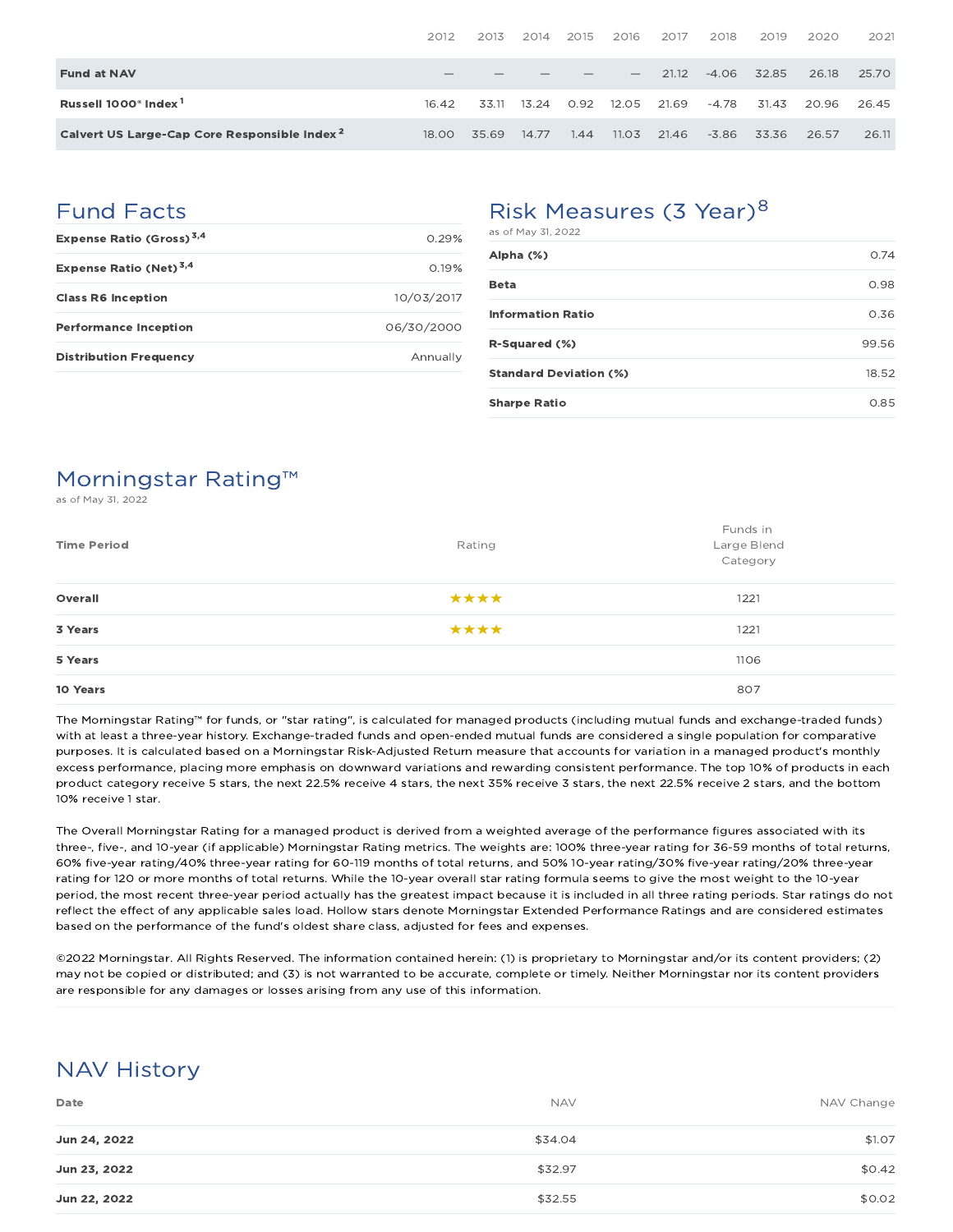| Date         | <b>NAV</b> | NAV Change |
|--------------|------------|------------|
| Jun 21, 2022 | \$32.53    | \$0.71     |
| Jun 17, 2022 | \$31.82    | \$0.23     |
| Jun 16, 2022 | \$31.59    | $-$1.11$   |
| Jun 15, 2022 | \$32.70    | \$0.54     |
| Jun 14, 2022 | \$32.16    | $-$0.11$   |
| Jun 13, 2022 | \$32.27    | $-$1.31$   |
| Jun 10, 2022 | \$33.58    | $-$1.09$   |

### Distribution History 9

| Ex-Date      | Distribution | Reinvest NAV |
|--------------|--------------|--------------|
| Dec 06, 2021 | \$0.35420    | \$41.28      |
| Dec 04, 2020 | \$0.33400    | \$33.54      |
| Dec 02, 2019 | \$0.32310    | \$26.52      |

No records in this table indicates that there has not been a distribution greater than .0001 within the past 3 years. Fund prospectus

### Capital Gain History<sup>9</sup>

| Ex-Date                                                                                                                                                                                                                      | Short-Term | Long-Term | Reinvest NAV |
|------------------------------------------------------------------------------------------------------------------------------------------------------------------------------------------------------------------------------|------------|-----------|--------------|
| Dec 06, 2021                                                                                                                                                                                                                 | \$0,00020  | \$0.10170 | \$41.28      |
| the state of the state of the state of the state of the state of the state of the state of the state of the state of the state of the state of the state of the state of the state of the state of the state of the state of |            |           |              |

No records in this table indicates that there has not been a capital gain greater than .0001 within the past 3 years. Fund prospectus

Percentages may not total 100% due to rounding.

### About Risk:

The value of investments held by the Fund may increase or decrease in response to economic, and financial events (whether real, expected or perceived) in the U.S. and global markets. The Fund's performance may not match or correlate to that of its Index, either on a daily or aggregate basis due to factors such as Fund expenses, imperfect correlation, rounding of share prices, changes to the composition of the Index, regulatory policies, high portfolio turnover and the use of leverage (if any). The Fund expects to hold the common stock of each company in the index it is designed to track, regardless of market conditions or individual investment performance, which could cause the Fund to underperform funds that employ an active strategy. The value of equity securities is sensitive to stock market volatility. Investing primarily in responsible investments carries the risk that, under certain market conditions, the Fund may underperform funds that do not utilize a responsible investment strategy. The Fund is exposed to liquidity risk when trading volume, lack of a market maker or trading partner, large position size, market conditions, or legal restrictions impair its ability to sell particular investments or to sell them at advantageous market prices. The impact of the coronavirus on global markets could last for an extended period and could adversely affect the Fund's performance. No fund is a complete investment program and you may lose money investing in a fund. The Fund may engage in other investment practices that may involve additional risks and you should review the Fund prospectus for a complete description.

1. Russell 1000® Index is an unmanaged index of 1,000 U.S. large-cap stocks. Unless otherwise stated, index returns do not reflect the effect of any applicable sales charges, commissions, expenses, taxes or leverage, as applicable. It is not possible to invest directly in an index. Historical performance of the index illustrates market trends and does not represent the past or future performance of the fund.

2. Calvert US Large-Cap Core Responsible Index is a portfolio of large capitalization U.S. stocks that meet Calvert's criteria for index inclusion based on Calvert Principles for Responsible Investment. Unless otherwise stated, index returns do not reflect the effect of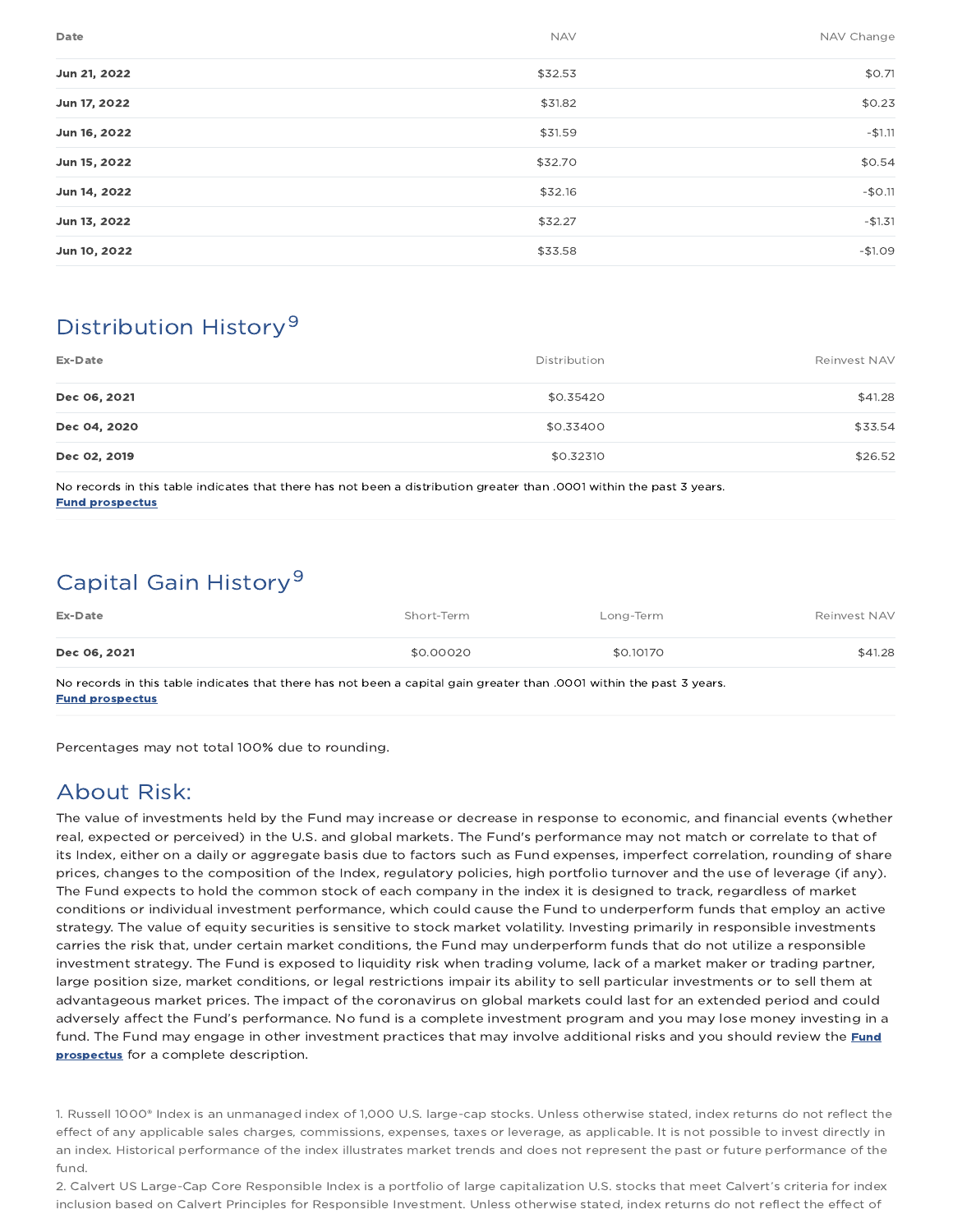any applicable sales charges, commissions, expenses, taxes or leverage, as applicable. It is not possible to invest directly in an index. Historical performance of the index illustrates market trends and does not represent the past or future performance of the fund. 3. Source: Fund prospectus.

4. Net Expense Ratio reflects a contractual expense reimbursement that continues through 1/31/23. Without the reimbursement, if applicable, performance would have been lower.

7. The Morningstar Large Blend Category includes funds that are fairly representative of the size, growth rates and price of the US stock market. They invest primarily in U.S. large-cap companies where neither strong growth or value characteristics predominate. 8. Alpha measures risk-adjusted performance, showing excess return delivered at the same risk level as the benchmark. Beta measures the volatility of a fund relative to the overall market. R-Squared represents the percentage of the portfolio's movement that can be explained by the general movement of the market. Standard deviation measures the historic volatility of a fund. Sharpe Ratio uses standard deviation and excess return to determine reward per unit of risk.

9. A portion of the Fund's returns may be comprised of return of capital or short term capital gains. The Fund will determine the tax characteristics of all Fund distributions after the end of the calendar year and will provide shareholders such information at that time. Please consult your tax advisor for further information.

#### Portfolio



| <b>U.S. Common Stocks</b>    | 99.69       |
|------------------------------|-------------|
| Cash                         | 0.17        |
| <b>Foreign Common Stocks</b> | $\Omega$ 14 |
| <b>Total</b>                 | 100.00      |

#### Portfolio Statistics

as of Mar 31, 2022

Number of Holdings **755** 

### GICS Sector Breakdown (%)<sup>6</sup>



| 8.47  | 8.83  |
|-------|-------|
| 12.87 | 11.87 |
| 6.19  | 5.79  |
| 0.27  | 3.72  |
| 11.90 | 11.46 |
| 14.60 | 13.34 |
| 9.32  | 8.51  |
| 31.27 | 28.04 |
| 2.68  | 2.46  |
| 0.26  | 3.30  |
| 2.01  | 2.67  |
| 0.17  |       |
|       |       |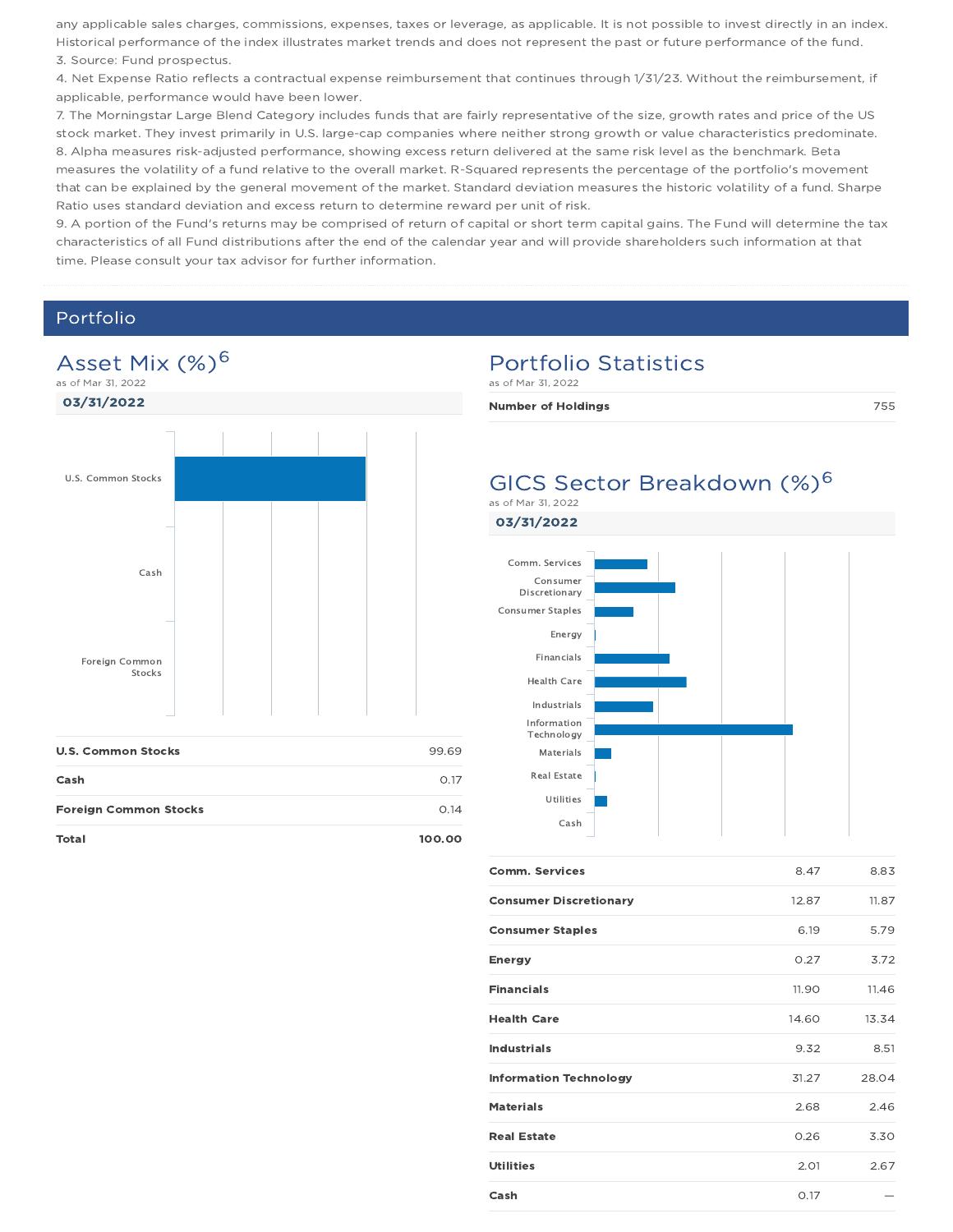#### Assets by Country (%)<sup>6</sup> as of Mar 31, 2022

| <b>United States</b>           | 99.69  |
|--------------------------------|--------|
| <b>United Kingdom</b>          | 0.07   |
| <b>Puerto Rico</b>             | 0.02   |
| <b>Bermuda</b>                 | 0.02   |
| Sweden                         | 0.02   |
| Japan                          | 0.00   |
| <b>Cash &amp; Other Assets</b> | 0.17   |
| <b>Total</b>                   | 100.00 |

### Fund Holdings (%)<sup>6,10</sup>

as of Apr 30, 2022

| Holding                        | % of Net Assets |
|--------------------------------|-----------------|
| <b>Apple Inc</b>               | 7.12%           |
| <b>Microsoft Corp</b>          | 5.70%           |
| Alphabet Inc - CL A            | 3.69%           |
| Amazon.com Inc                 | 3.10%           |
| <b>Tesla Inc</b>               | 2.14%           |
| <b>NVIDIA Corp</b>             | 1.33%           |
| <b>Procter &amp; Gamble Co</b> | 1.14%           |
| <b>Visa Inc</b>                | 1.11%           |
| JPMorgan Chase & Co            | 1.08%           |
| <b>Mastercard Inc</b>          | 1.01%           |
| <b>View All</b>                |                 |

Percentages may not total 100% due to rounding.

### About Risk:

The value of investments held by the Fund may increase or decrease in response to economic, and financial events (whether real, expected or perceived) in the U.S. and global markets. The Fund's performance may not match or correlate to that of its Index, either on a daily or aggregate basis due to factors such as Fund expenses, imperfect correlation, rounding of share prices, changes to the composition of the Index, regulatory policies, high portfolio turnover and the use of leverage (if any). The Fund expects to hold the common stock of each company in the index it is designed to track, regardless of market conditions or individual investment performance, which could cause the Fund to underperform funds that employ an active strategy. The value of equity securities is sensitive to stock market volatility. Investing primarily in responsible investments carries the risk that, under certain market conditions, the Fund may underperform funds that do not utilize a responsible investment strategy. The Fund is exposed to liquidity risk when trading volume, lack of a market maker or trading partner, large position size, market conditions, or legal restrictions impair its ability to sell particular investments or to sell them at advantageous market prices. The impact of the coronavirus on global markets could last for an extended period and could adversely affect the Fund's performance. No fund is a complete investment program and you may lose money investing in a fund. The Fund may engage in other investment practices that may involve additional risks and you should review the Fund prospectus for a complete description.

1. Russell 1000® Index is an unmanaged index of 1,000 U.S. large-cap stocks. Unless otherwise stated, index returns do not reflect the effect of any applicable sales charges, commissions, expenses, taxes or leverage, as applicable. It is not possible to invest directly in an index. Historical performance of the index illustrates market trends and does not represent the past or future performance of the fund.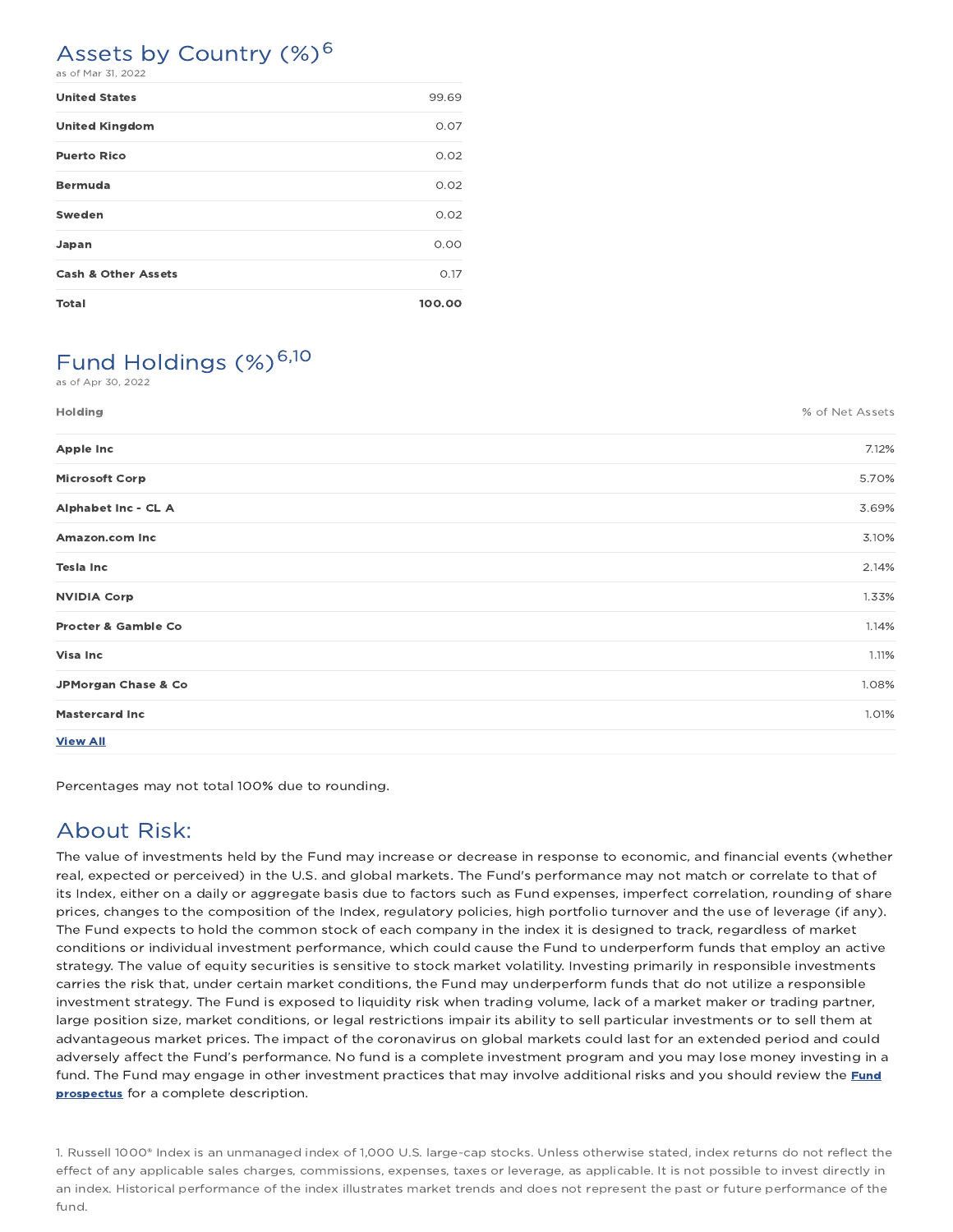#### 6. Percent of total net assets.

10. The following list reflects unaudited securities holdings (excluding derivatives positions). Holdings information may differ if presented as of trade date. Due to rounding, holdings of less than 0.005% may show as 0.00%. Portfolio information subject to change due to active management.

#### Management



Thomas C. Seto Portfolio Manager

#### Biography

Thomas Seto is a vice president and portfolio manager for Calvert Research and Management, a wholly owned subsidiary of Eaton Vance Management specializing in responsible and sustainable investing across global capital markets. He joined Calvert Research and Management in 2016.

Tom began his career in the investment management industry in 1991. He has been affiliated with Parametric Portfolio Associates LLC, an investment adviser and majority-owned subsidiary of Eaton Vance, since 1998. Before joining Parametric, he served as the head of U.S. equity index investments at Barclays Global Investors.

Tom earned a B.S. in electrical engineering from the University of Washington and an MBA from the University of Chicago Booth School of Business.

#### Education

- B.S. University of Washington
- M.B.A Booth School of Business, University of Chicago

#### Experience

• Managed Fund since 2016

#### Literature

### **Literature** Fact Sheet Download - Last updated: Mar 31, 2022 **Commentary** Download - Last updated: Mar 31, 2022 Annual Report Download - Last updated: Sep 30, 2021 Full Prospectus Download - Last updated: Feb 1, 2022 Q1 Holdings Download - Last updated: Dec 31, 2021 Q3 Holdings Download - Last updated: Jun 30, 2021 Holdings - Form N-PORT Download Results of Joint Special Meeting of Shareholders of Calvert Funds

Download - Last updated: Feb 23, 2021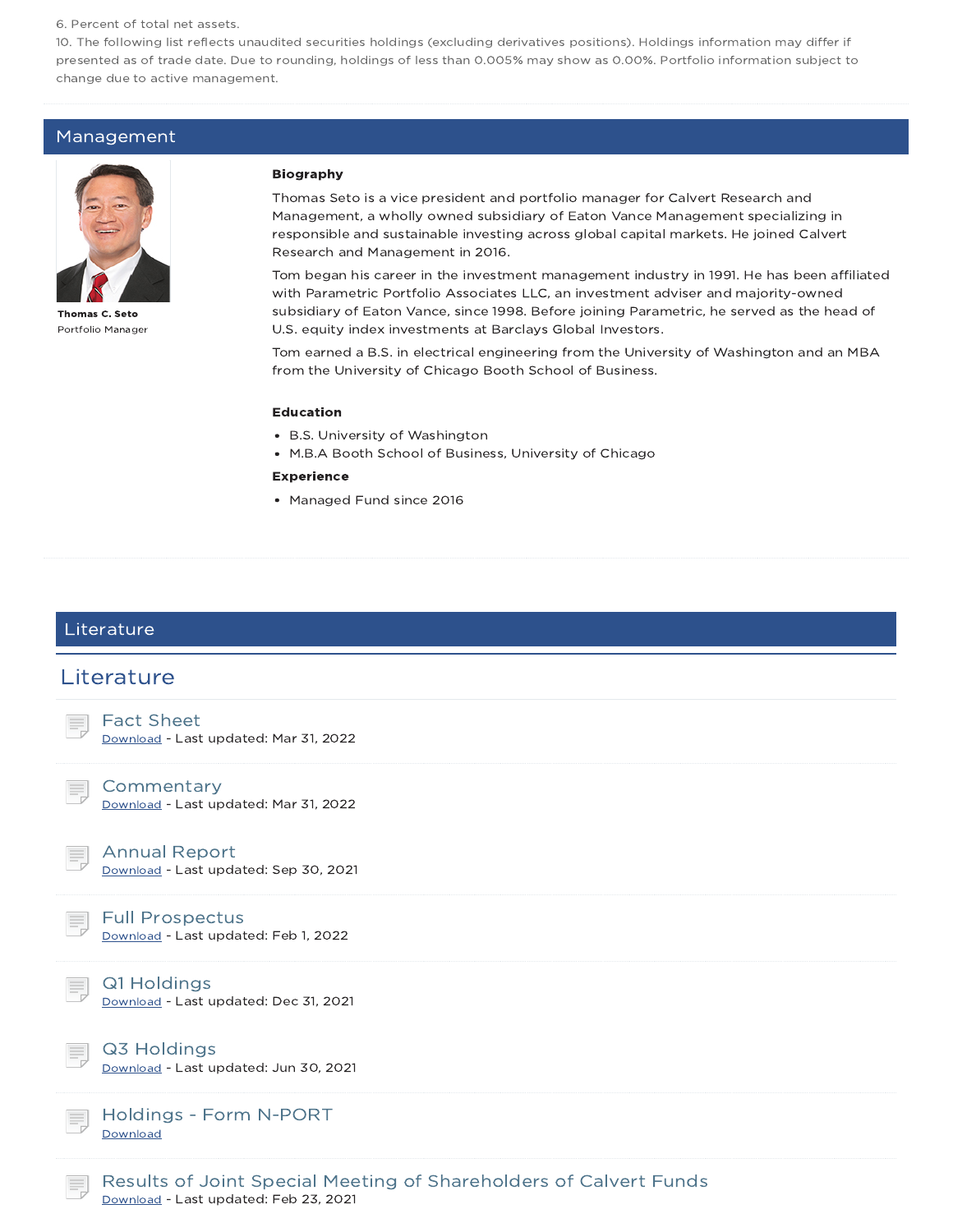

#### Joint Special Meeting of Shareholders of Calvert Funds on February 19, 2021 Will Be A Virtual Meeting

Download - Last updated: Feb 8, 2021



SAI

Download - Last updated: Feb 1, 2022

Semi-Annual Report Download - Last updated: Mar 31, 2022

Summary Prospectus Download - Last updated: Feb 1, 2022

# **E** Eaton Vance



#### **HEADQUARTERS** Two International Place Boston, MA 02110

Investments Eaton Vance Funds Parametric Funds Calvert Funds

Separately Managed Accounts Closed-End Funds and Term Trusts Advisory Blog Monthly Market Monitor Market Update Events The Advisor Institute

**Insights** 

#### Taxes & Tools Investment Tax Center Tax Information Investment Tax Calculator Laddered Investing Interest Rate Scenario Tool

Concentrated Stock Position **Calculator** 

Tax-Equivalent Yield Calculator

Resources

Forms & E-Delivery Mutual Funds & Abandoned Property **DST** Vision

in  $y = A$ 

AdvisorCentral

Accessibility | Business Continuity | Privacy & Security | Terms & Conditions | Careers | Contact | Investor Account Access

Eaton Vance is part of Morgan Stanley Investment Management, the asset management division of Morgan Stanley.

This image indicates content designed specifically for Financial Advisors / Investment Professionals. This material is not to be used with the public.

Before investing in any Calvert fund, prospective investors should consider carefully the investment objective(s), risks, and charges and expenses. The current prospectus contains this and other information. To obtain a mutual fund prospectus or summary prospectus, contact your financial advisor or download a copy here. Read the prospectus carefully before you invest or send money.

NOT FDIC INSURED | OFFER NO BANK GUARANTEE | MAY LOSE VALUE | NOT INSURED BY ANY FEDERAL GOVERNMENT AGENCY | NOT A DEPOSIT